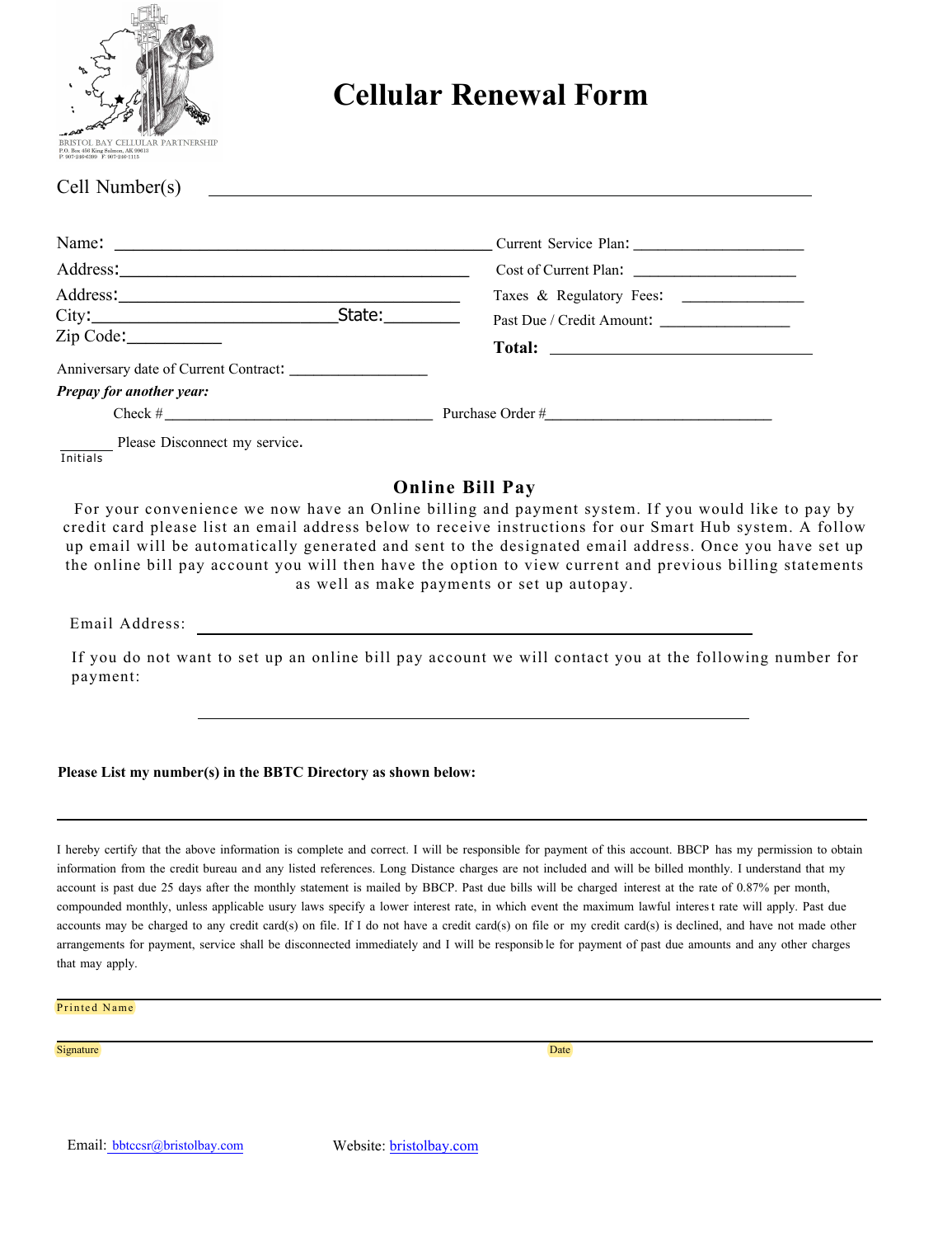

### **Changes:**

If you are interested in making changes please do so in the box below otherwise you will be charged the amount on the previous page. All Plans include unlimited text messaging. Long Distance (Toll) calling, \$.06 per minute out of state and \$.13 per minute in state, will be billed separately. **\*\*\* PLEASE NOTE TAXES AND REGULARTORY FEES HAVE INCREASED CONSIDERABLY, OUR BASIC SERVICE COSTS HAVE NOT CHANGED. For more information regarding Taxes and Regulatory fees please visit our website www.bristolbay.com/taxes-and-surcharges.html**

| <b>Check One:</b> |  |  | <b>Service Plan:</b> | Price<br>*Includes taxes and fees |
|-------------------|--|--|----------------------|-----------------------------------|
|                   |  |  | 1 Phone              | \$346.00                          |
|                   |  |  | 2 Phones             | \$444.24                          |
|                   |  |  | <b>3 Phones</b>      | \$541.98                          |
|                   |  |  | <b>4 Phones</b>      | \$639.72                          |

## **Incentive!!!**

As you know the Bristol Bay fishing season is a very fast and busy of time for everyone in Bristol Bay. Bristol Bay Cellular works hard to have everything ready for you when you get here so this year as an incentive for sending back your renewal and not waiting until the beginning of the fishing season we are offering an early bird drawing. For every renewal we receive that is post marked *May 1 st or before* your name will be entered into a drawing for a **Iphone 8***.* Remember your renewal has to be postmarked May 1<sup>st</sup> or before.

Congratulations Tammy Vetsch! Winner of 2021 BBCP's Incentive Drawing.

If you have any questions regarding the Renewal Form or CPNI form please do not hesitate to call our office.